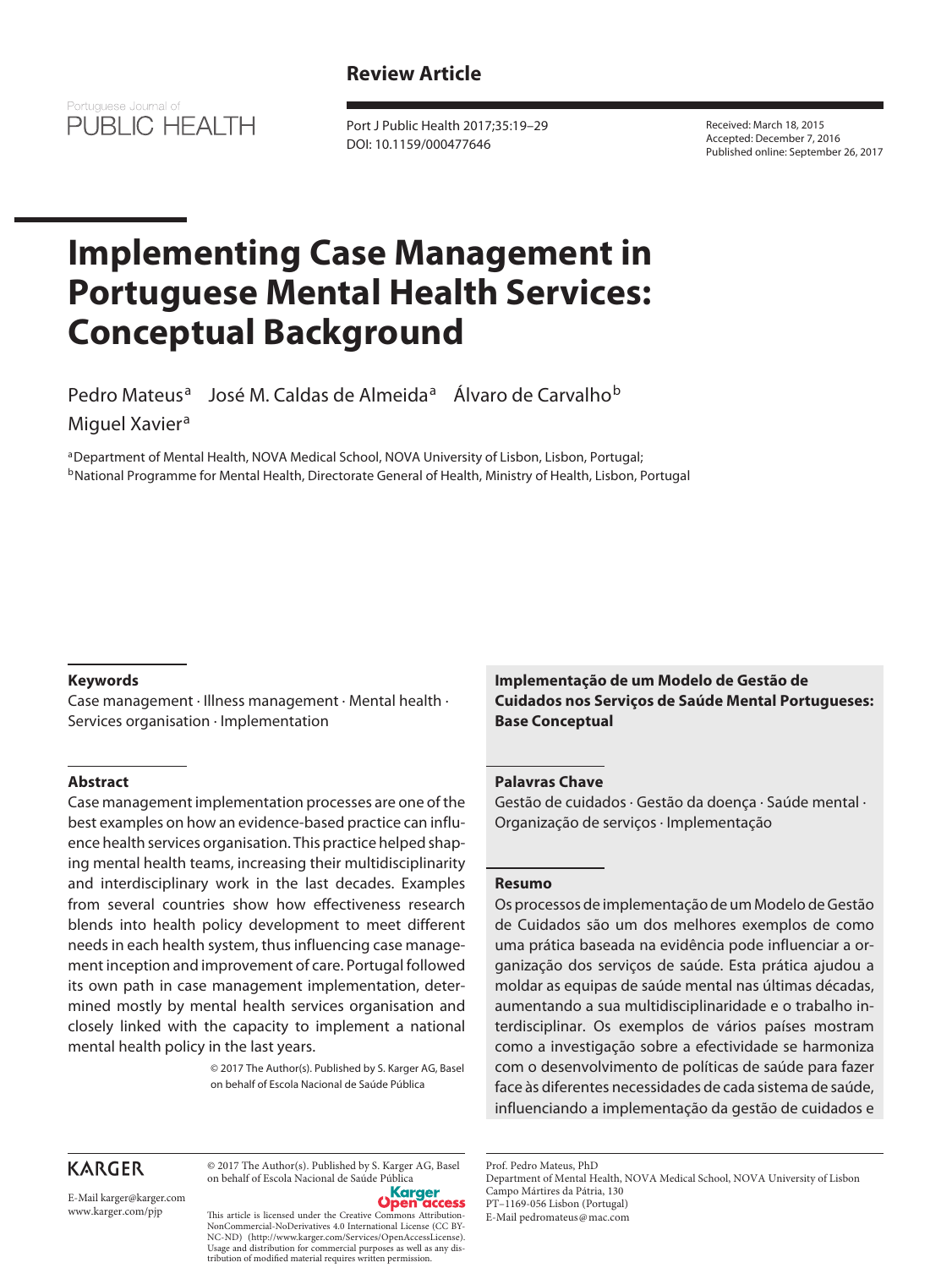a melhoria de cuidados. Portugal seguiu o seu próprio caminho na implementação da gestão de cuidados, determinado maioritariamente pela organização de serviços associada à capacidade de implementar uma política nacional de saúde mental, nos últimos anos.

> © 2017 The Author(s). Published by S. Karger AG, Basel on behalf of Escola Nacional de Saúde Pública

#### **Introduction**

Mental disorders are a significant cause of lost years of healthy life and account for 3 of the 10 major causes of burden in low- and middle-income countries, and for 4 of the 10 leading causes of burden in high-income countries. Depression is the second leading cause of years lost due to disability and it will be the leading cause in 2020, while suicides are the largest source of intentional injury in developed countries [1]. Well-known burden, impact [2], and costs [3] make mental health a public health priority around the world.

Although severe mental disorders like schizophrenia have a relatively low prevalence, they have a tremendous impact for patients, families, carers, as well as for the society as a whole. In the last years, several commitments have been formed between leading health organisations and countries [4], and official key plans have been published in order to help countries with a roadmap to lead change in the mental healthcare systems [5]. Today, all major international mental health guidelines advocate for a public health approach to mental health, with the support from a broad set of organisations and with concerns ranging from the existent treatment gap to the economic impact [6]. This public mental health perspective is an added value for millions of people around the world, fostering a continuous improvement of mental health services. The evolution of the social perception of mental illnesses has had a great influence on the organisation of mental health services. The emergence and development of the Case Management Model [7] is certainly one of the best examples of that, allowing us to express the several stages and metamorphoses of this model in the trends of mental healthcare delivery of the last 4 decades.

In the beginning of the 1970s, a team of US researchers, comprised of Marx, Stein, and Test, sought to establish a care standard for people with severe mental illnesses that would provide such people with more autonomy, a better quality of life, as well as a lower relapse risk [7, 8]. Their perspective would eventually change the way we view the prognosis of illnesses such as schizophrenia or bipolar dis-



**Fig. 1.** Diagram of the progressive integration of case management in several professional areas of mental health.

order, overcoming decades of pessimistic and deterministic perspectives on the "fate" of patients. This paradigm has deeply changed the organisation of mental health services, namely the diversification of the type of care provided, the creation of multidisciplinary teams, and the increase in interdisciplinary functioning. Another clear sign of this change and its intersection with the development of "case management" is how several professional groups increasingly integrated this practice into their own work, thus contributing to its progressive enrichment (Fig. 1).

Case management is defined as a specialised care package to meet the needs of patients with more severe psychiatric impairments, usually defined by either a diagnosis of severe and chronic psychosis or a pattern of high service use [9]. It is an intervention characterised by the collaboration between patients and professionals to get the best treatment available, reduce susceptibility to relapses, and cope more effectively with symptoms, within the perspective of recovery. Case management is also a mental health treatment model that provides services in 4 broad areas, including several components in each area: (1) initial phase (engagement, psychological assessment, recovery planning); (2) environmental interventions (linkage with community resources, consultation with families and other caregivers, maintenance and expansion of social networks, collaboration with other health professionals, advocacy); (3) patient interventions (intermittent individual psychotherapy, training in indepen-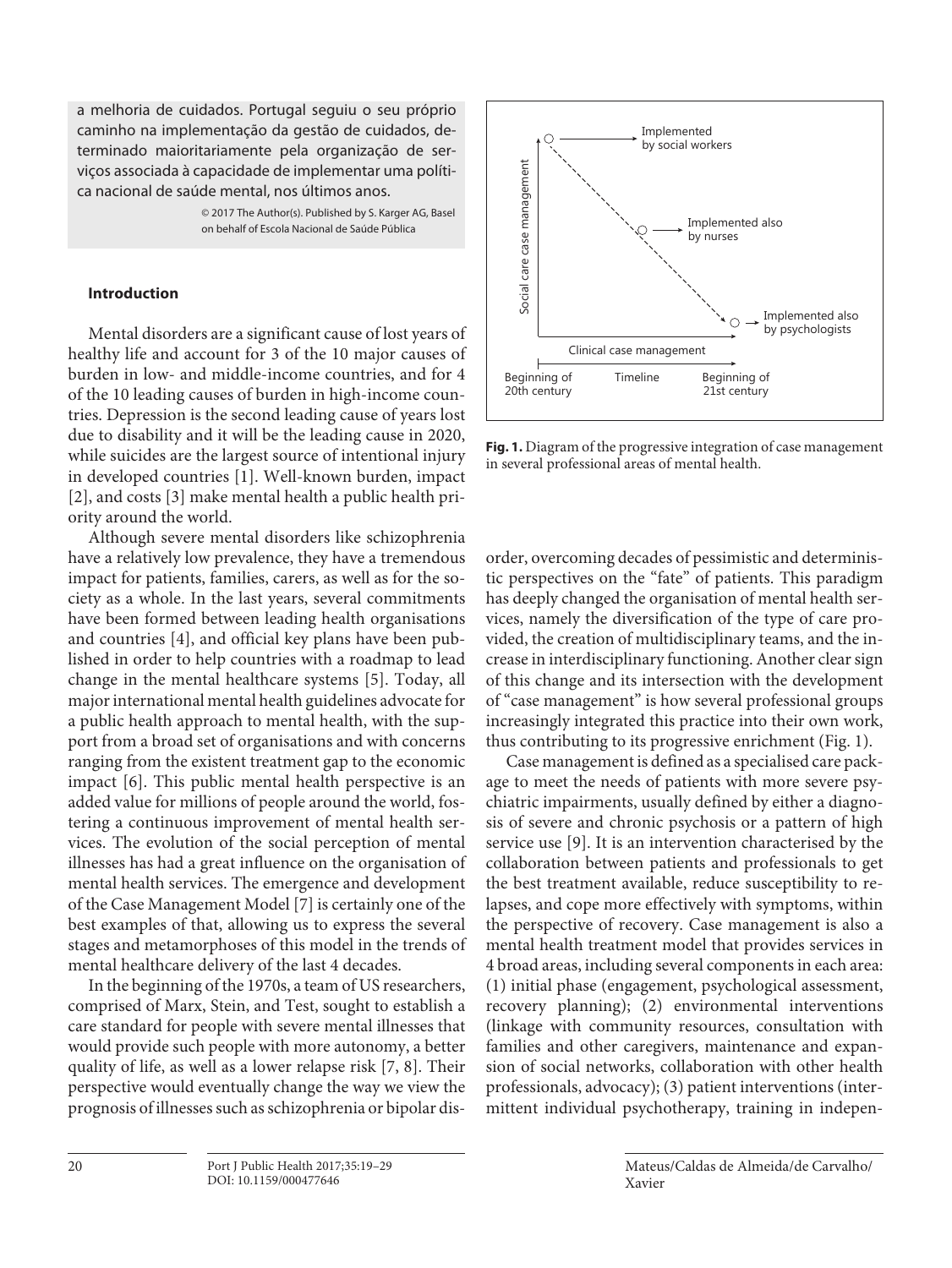dent living skills, patient psychoeducation); and (4) patient-environmental interventions (crisis intervention, mental health monitoring) [10]. The effectiveness of this model has been deeply studied since the earliest stages of its development [7], including a key meta-analysis over the last 20 years of case management use [11] and specific reviews about specialised perspectives of case management implementation [12]. These developments will be further analysed below.

The growing focus on the rights of people with disabilities, as well as the change in the expectations and possibilities in terms of pharmacotherapy, strengthened the perceived need of increasing access to services and their integration in the community, naturally leading to the conclusion that services and care would have to leave behind their anachronistic and isolated system [13]. Therefore, historically one can say that case management has been a major player in the changing process of mental health policies and services in most Western countries, raising a need to understand its role beyond the concept of evidence-based practice.

In 2006, given the unmet needs identified in the mental health sector throughout the country [14], the Portuguese Government set a taskforce (the National Commission for the Restructuring of Mental Health Services) responsible for preparing a new mental health plan. The National Mental Health Plan 2007–2016 (NMHP) was approved in January 2008 [15], following a broadly participated public discussion and involving all major stakeholders related with the mental healthcare sector, from both the public and social sectors, as well as associations of users and families. The National Mental Health Coordination, responsible for the implementation of the newly approved NMHP, defined case management as a priority for mental healthcare delivery and for the organisation of mental health services throughout the country [16], following the recommendations of the most important international health organisations [4, 5].

In this first paper (Conceptual Background), we critically review the implementation of case management in countries with different models of healthcare organisation (including Portugal), focusing on the impact of case management on the organisation of mental health services. This is a non-systematic, narrative-type review, with a focus on the countries where the model was born, developed, and more systematically evaluated (USA, UK, and Australia). A second paper by our group will present the methodology and the outcome of the National Case Management Training Programme implementation in the Portuguese mental health services.

## **Implementing Case Management: Historical Background**

In this section, we describe the main models of case management. We do this by considering the group of countries where case management inception has already occurred, looking at their stage of implementation, and reporting the availability of current research results. A sequential approach addressing the historical background, implementation, and impact dimensions of case management complements its structure.

## *United States of America*

In the USA, the inception of case management dates back to the period between the end of the 19th century and the beginning of the 20th century. In this period, charity organisations were almost exclusively the only groups to provide social care within a poorly coordinated and fragmented system. The first systematic approach to challenge this situation was conducted in 1932 through the "Social Security Act" with 2 important consequences: (i) the recognition of the need for a greater intervention of the federal government in care organisations, (ii) the development of programmes which would later be known as integrated care [17].

Despite the approval of the first "Mental Health Act" in the USA and the consequent creation of the NIMH (National Institute of Mental Health) in 1946, with the support of US President Harry Truman, the coordination of mental healthcare would only see new developments 30 years after the "Social Security Act" with the "Community Mental Health Act" in 1963, which was part of John F. Kennedy's "New Frontier*"* programme.

Even overlooking the important contributions of this new piece of legislation (such as the development of community mental health services), its approval additionally led to the creation of countless specialised but more isolated social services. As a consequence of these mixed results, in 1971, the federal government made a critical attempt to relaunch the coordination between health and social services [13] with the following objectives: (a) better services coordination, (b) a holistic approach to the individual and the family, (c) the provision of a comprehensive range of local services, and (d) the reallocation of human resources from hospitals to the community [18]. From this point onwards, case management has taken centre stage for 2 main reasons, which were cross-sectional to all levels related to mental health, from the development of policies to care provision. The first of these reasons was closely related to the rapid growth of mental

Implementing Case Management in Portuguese Mental Health Services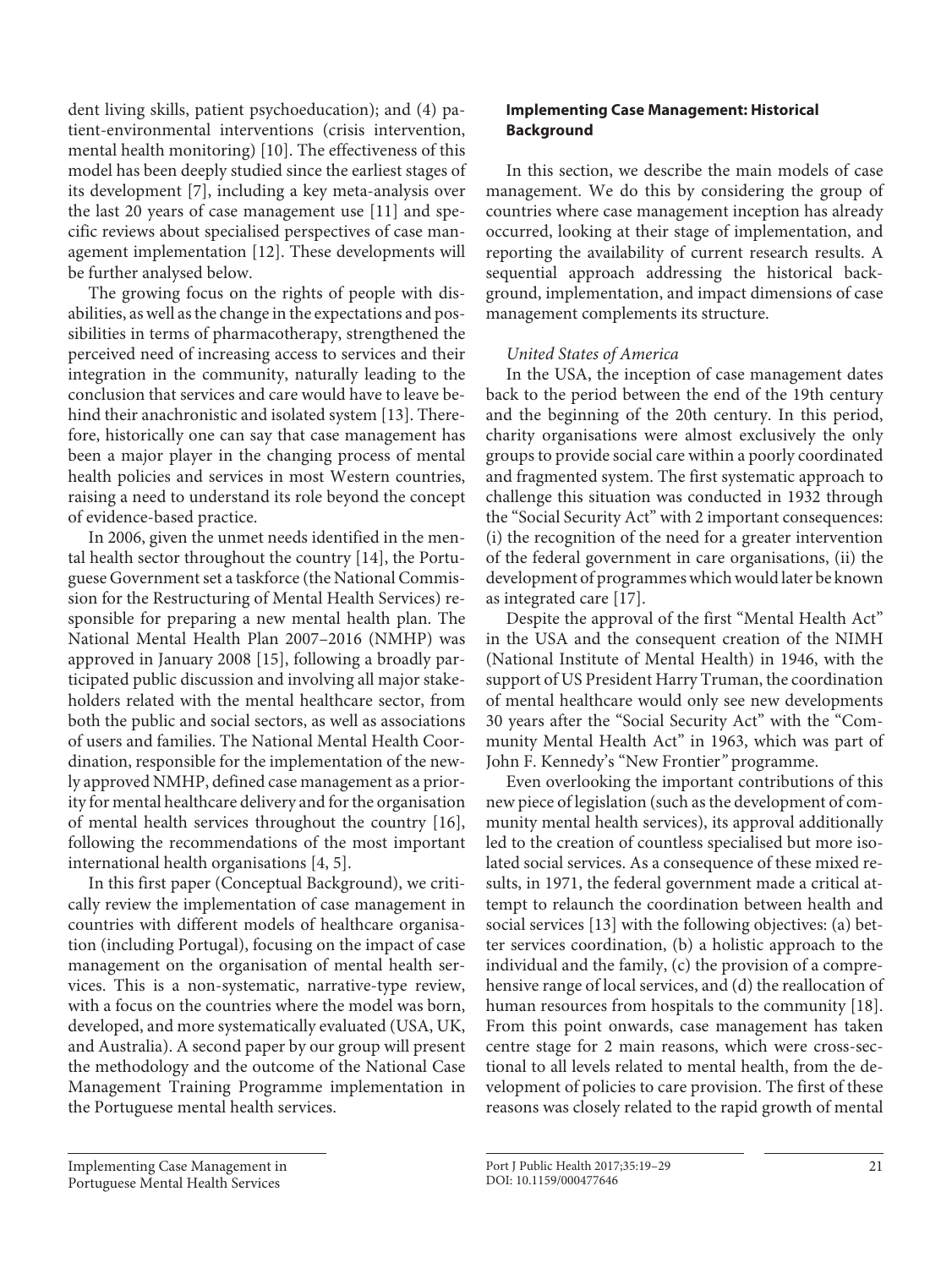health facilities in the community in the 1960s and 1970s. This led to an exponential increase in accessibility but also to the emergence of several services with almost no coordination. The network of services had a dispersed, fragmented organisation, which was frequently doubled and without inter-coordination. As Test witnessed in 1979, regarding the mental system in the USA, it was frequent to use expressions such as "fragmented system," "fall through the cracks," or "get lost in the system." Within this context, case management represented a unique opportunity to create a mechanism that could ensure patient guidance through the myriad of dispersed services [19]. The second reason was the radical shift in the paradigm of care provision, led by the de-institutionalisation process. Before this, most mentally ill people were treated in large psychiatric institutions, which were often overcrowded and inhumane. However, from an inpatient's care perspective, all services were under the same roof, and thus not dispersed. When mentally ill people began to become de-institutionalised, care responsibilities were transferred to several agencies [19], a state for which there was no map or guide. At the end of the 1970s, given the need to define the structure of mental health services and the rules that could ameliorate the dispersion of services, the NIMH elected case management as a major model of service organisation [13].

The Case Management Model proposed by Stein and Test in Madison profoundly changed the way in which community mental healthcare was viewed. The PACT (Programme for Assertive Community Treatment) was the first structured case management programme directed at people with severe psychiatric conditions with high levels of service use [7]. Subsequently, the latest ACT (Assertive Community Treatment) nomenclature was drawn from this concept, becoming a case management model applied by multidisciplinary treatment teams throughout most Western countries [9].

The 1990s were characterised by the emergence of other case management models in the USA, such as the Strengths Model and the Intensive Case Management (ICM) Model. The Strengths Model, which originated in the field of social services, contributed to the development of the recovery concept, since it was based upon premises which contradicted the underestimation of the rehabilitation potential of people with severe mental illnesses and focused on treatment objectives set by the involved people themselves. This approach also recognised that there are resources in the community that must be strengthened, and that people must be provided with follow-up in community environments which focus on individual objectives (strengths) and local resources [20].

The ICM Model was drawn from an adaptation of the traditional Case Management Model, although typically focused on more severe cases, such as higher relapse risk, using patient-to-therapist ratios 3 times lower than those in the traditional model [21]. Some authors mention similarities between the ICM and the ACT Models, although the work within a multidisciplinary team is not a requirement to develop the former [12, 13, 17, 22]. In 1997, the report of the President's New Freedom Commission for Mental Health [23] requested the transformation of mental health services, driven by the recovery principle. This principle, which is difficult to define, establishes that beyond the need for clinical and rehabilitation improvement, the treatment of people with severe mental illnesses must help them to achieve considerable levels of quality, satisfaction, and participation in their lives.

The concept of recovery, which has only recently begun to be applied to mental health, has been applied to physical health for a long time and quite frequently. In physical health, recovery is not synonymous with the complete absence of symptoms or suffering, or the complete recovery of abilities. In William Anthony's example, "a person with paraplegia can recover even though the spinal cord has not" [24]. The Commission stated that the recovery framework was crucial to achieve a less hierarchical decision-making process, integrating professionals, patients, and families. On the other side, the Commission also stressed the need to provide the population with evidence-based interventions, drawing attention to the huge gap between evidence and practice in services, caused by shortcomings in implementation [23].

In 1997, as a result of the consensus produced by the *Robert Wood Johnson Foundation Conference* where the NIMH and Patient Outcomes Research Team members and researchers were present [18, 19, 25], the creation of a programme which integrated evidence-based psychosocial treatment was decided, with the objective of helping people to cope with their symptoms and to prevent relapses. The Illness Management and Recovery (IMR) was developed within this context, between 2000 and 2002, as part of the National Implementing Evidence-Based Practices project [26]. This programme included techniques such as psychoeducation, cognitive-behavioural strategies for drug compliance, relapse prevention planning, social skills training, and the management of refractory psychotic symptoms [10].

Nowadays, the IMR is the case management benchmark in the USA, having influenced several regions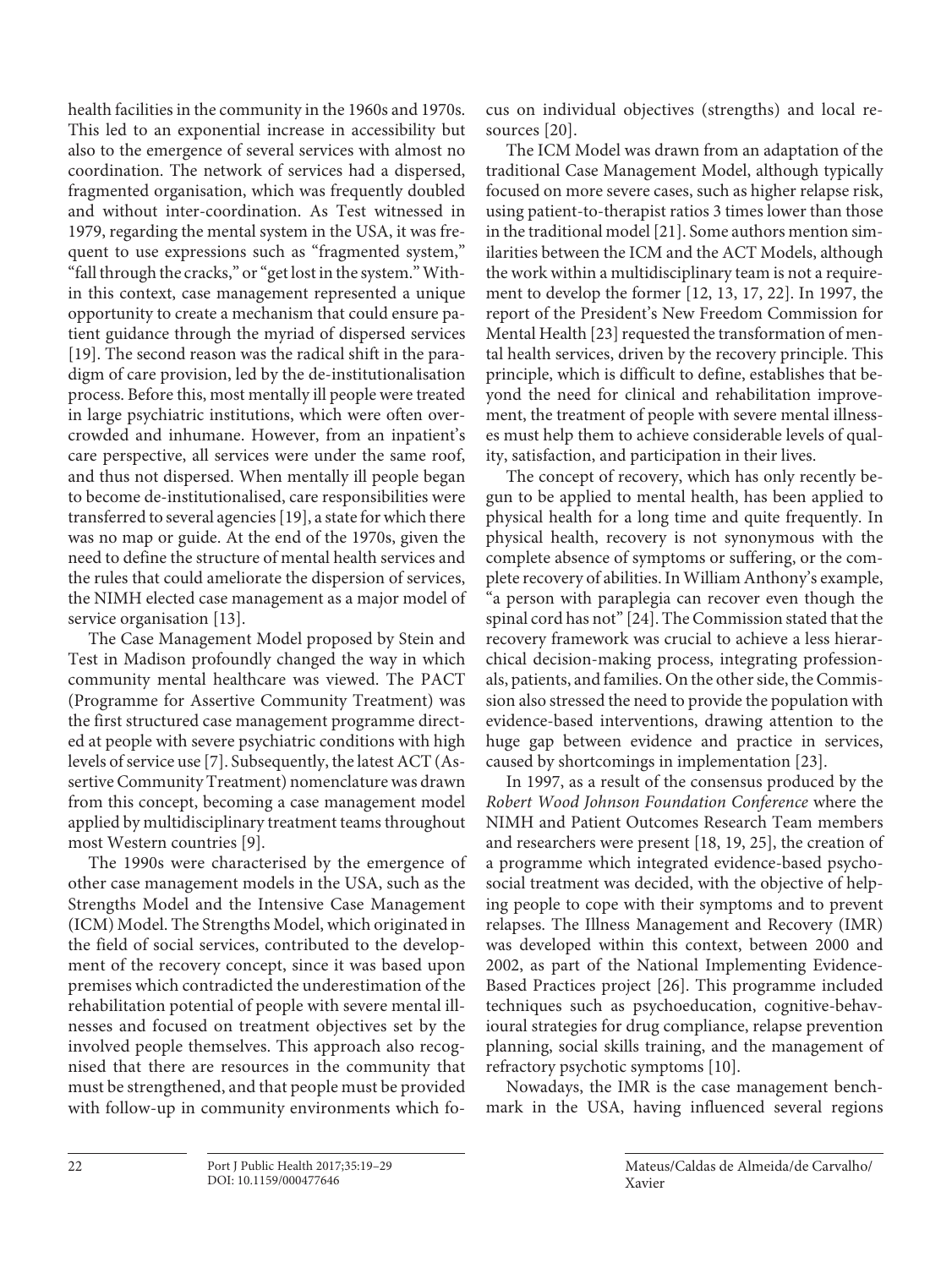throughout the world [7, 9, 13, 19, 20, 27–30]. It was also the benchmark for the implementation carried out in Portugal within the context of the NMHP [16].

## *United Kingdom*

In the UK, case management followed quite a different path. Although it can be traced back to the USA, slightly more than two decades later did this practice start gathering focus on implementation. Within this country, where different cultures with strong expressions of their health systems meet, it is important to mention how case management was interpreted in the UK, and how that shaped mental health practices and services organisation.

The concept of case management officially emerged in the UK when the report of the House of Commons Social Services Committee was published in 1985. This document, which recommended the implementation of keyworkers within the scope of community care, was the basis of the report on the UK's National Health Service (NHS), drafted by Roy Griffiths at the request of Prime Minister Margaret Thatcher and implemented through the action plan *White Paper on Community Care – Caring for People in the Community*. This action plan was published in 1990 [31], highlighting the importance of the case management approach:

Where an individual's needs are complex or significant levels of resources are involved, the Government sees considerable merit in nominating a "case manager" to take responsibility for ensuring that individuals' needs are regularly reviewed, resources are managed effectively and that each service user has a single point of contact [32].

It is precisely in this definition, and in its conceptual redraft only 1 year later, that case management in the UK took a rather different direction from the traditional US clinical model.

This new direction was associated with the definition of the central role of the case manager not as care provider (as in the USA) but as care broker, responsible for assessing people's needs, drafting a care plan, referring people to suitable specialised services, monitoring and assessing these services while revising the individual care plan, and ensuring that contact is maintained [23, 24, 33– 35]. With this change in perspective, which generated a new concept of case management, the British Government clearly recommended a brokerage model, instead of the clinical model launched by the ACT in the USA. It is recognised that, unlike in the USA, in the UK mental health teams had already fully integrated components of assertive treatment and care coordination [21]. Given the

UK political context, the focus was on service efficiency and cost containment strategies and, therefore, the Care Programme Approach (CPA) initiative, the official case management precursor in the UK, was designed without a strong clinical profile.

From an implementation point of view, in 1999, the Mental Health National Service Networks document [36] set a separation between the 2 models: the CPA model, using a case management brokerage approach, and the clinical Case Management Model, based on ACT. This change was brought about by the definition and consequent authorisation to deploy 170 assertive teams in the community [12], with the characteristics of the above-mentioned clinical ACT model [22, 26]. Since then both models have been implemented in the UK, with different results.

## *Australia*

Historically, in Australia, there has been systematic research into alternative community treatment since the beginning of the 1980s [10, 37], and although both brokerage and clinical case management models are still used, the latter is the predominant one [38].

From an implementation point of view, this was a consequence of the influence of Test's work in Australia, specifically in one group of researchers from Sydney, that provided the setting for the first complete implementation of the "Training in Community Living" programme within a community mental health team outside the USA [39]. The conclusions of the randomised controlled trial associated with this implementation process were similar to those reached by the US colleagues, namely better clinical performance, lower rates of compulsory admissions, and effective follow-up after 12 months [40] when compared to the usual treatment by the same teams. These results entailed the use of a clinical Case Management Model implemented in mental health teams, just like in North America [41].

Another important development of case management in Australia was its inclusion, as an essential component, in early intervention in psychosis [42] – a model which benefited from widespread dissemination and worldwide consensus since 2000 [43], based upon strong biopsychosocial treatment managed by assertive teams trained in clinical case management.

In Australia, through the dissemination of the Case Management Model, it was possible to ensure important measures related to the deinstitutionalisation process, with a positive impact on the number of admissions, on the accommodation outside the hospital, and on the average dosage of medications [44].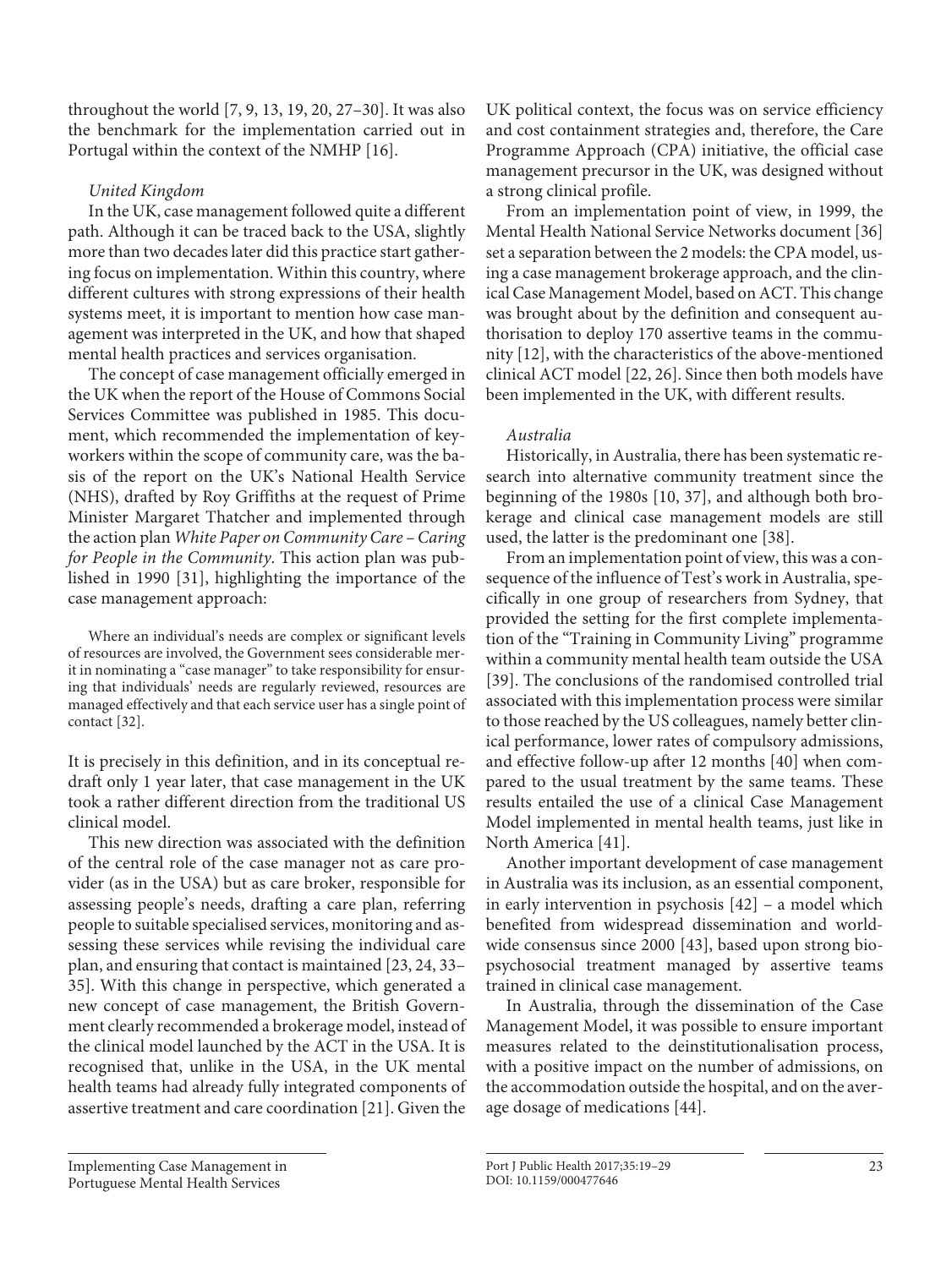#### *Other European Countries*

In Europe, several countries have developed programmes, which use clinical case management as a treatment model for people with severe mental illnesses. Many of these countries present considerable levels of implementation, some with proven evidence such as Sweden [30] and Ireland [45], and others with ongoing studies such as Denmark [46] and the Netherlands [47]. All of them, except for the Dutch case, which assesses the effectiveness of a Case Management Model specific to the country, derive from the above-mentioned IMR Model [48]. These studies, conducted in similar health systems (tax funded, catchment area model), showed comparable favourable outcomes. However, the assessment of the IMR Model in Europe is far from linear. Based upon the literature available, we believe that the path of effectiveness is difficult to tread, not only because of the differences between the health systems, but also because of the care history and culture in the target countries, and the moment when implementation takes place [27].

The differences within European countries and between those countries and the USA [33] raised very important questions from an implementation point of view; questions that have often been overlooked by comparative studies [49]. The poor description of the services given to both the experimental and control groups excludes a substantial part of the organisation's influence and service culture from the weighting factors used in the statistical regression models.

Italy is a good example for the complex interactions between practice implementation and local culture and values. One of the issues addressed was, ab initio, whether Italy really needed a Case Management Model in the mid 1990s, considering the radical reform in favour of community psychiatry conducted in the late 1970s [50]. The initial scepticism raised questions regarding the need to implement case management in Italy, compromising the efforts to provide this service approach with sustainability.

In Germany, a country characterised by a healthcare structure widely influenced by the separation of health and social care, the introduction of case management was considered useful [27]. However, a case-control study published in 1992 [51] did not show considerable differences from the use of this model in a context where the levels of resources in outpatient care are already high.

In Sweden, the use of case management showed good results, namely regarding the reduction of hospitalisation and the improvement in quality of life. However, there was a clear recommendation that, in that context, the case manager should use a clinical model; thus, professionals working within community multidisciplinary teams would require specific training [52].

In summary, it seems that the differences in the case management implementation throughout Western countries might have been due not only to dissimilarities between services, but also to differences in funding and cultural issues. From the prevention of service fragmentation to the need for cost containment, case management has served the progressive attempt to improve care provided to people with severe mental illnesses, while pacing the transformation of mental health services. The way in which these 2 dimensions determine each other generated countless paths, such as the ones mentioned above.

#### **Effectiveness of the Model**

One of the main difficulties when addressing the scientific landscape of the Case Management Model is the variety of aspects of its implementation and application, resulting from widespread proliferation and successive cultural adaptations. The latter are clearly influenced by contextual needs and constraints, namely policies, health systems, and professional cultures.

Another aspect concerns the evolution of what is considered case management. Some authors advise that the current review of the model's effectiveness, mainly comparative studies, must take into consideration the transformation of what today is the standard case management. For 30 years, this standard has been refined and is now much closer to what was previously called specialised case management [53]. One of the conclusions which can be drawn from the latest studies [54], clarifying an increasingly smaller difference between specialised case management and usual treatment, is that, by its more optimistic perspective, the growing evidence regarding the benefit of using this practice led to the progressive integration of its ingredients into the usual treatment provided by mental health teams, and that the differences, namely those raised by review publications, comprise a contribution to the improvement of care provision and an opportunity for future research [55].

Already in the beginning of the broad development of case management, several authors mentioned, from a clinical point of view, the need to use essential ingredients in the development of effective models as opposed to copying models imported from other countries [22, 31]. Thornicroft et al. proposed an interpretation of several models in light of 12 axes (Table 1), which would classify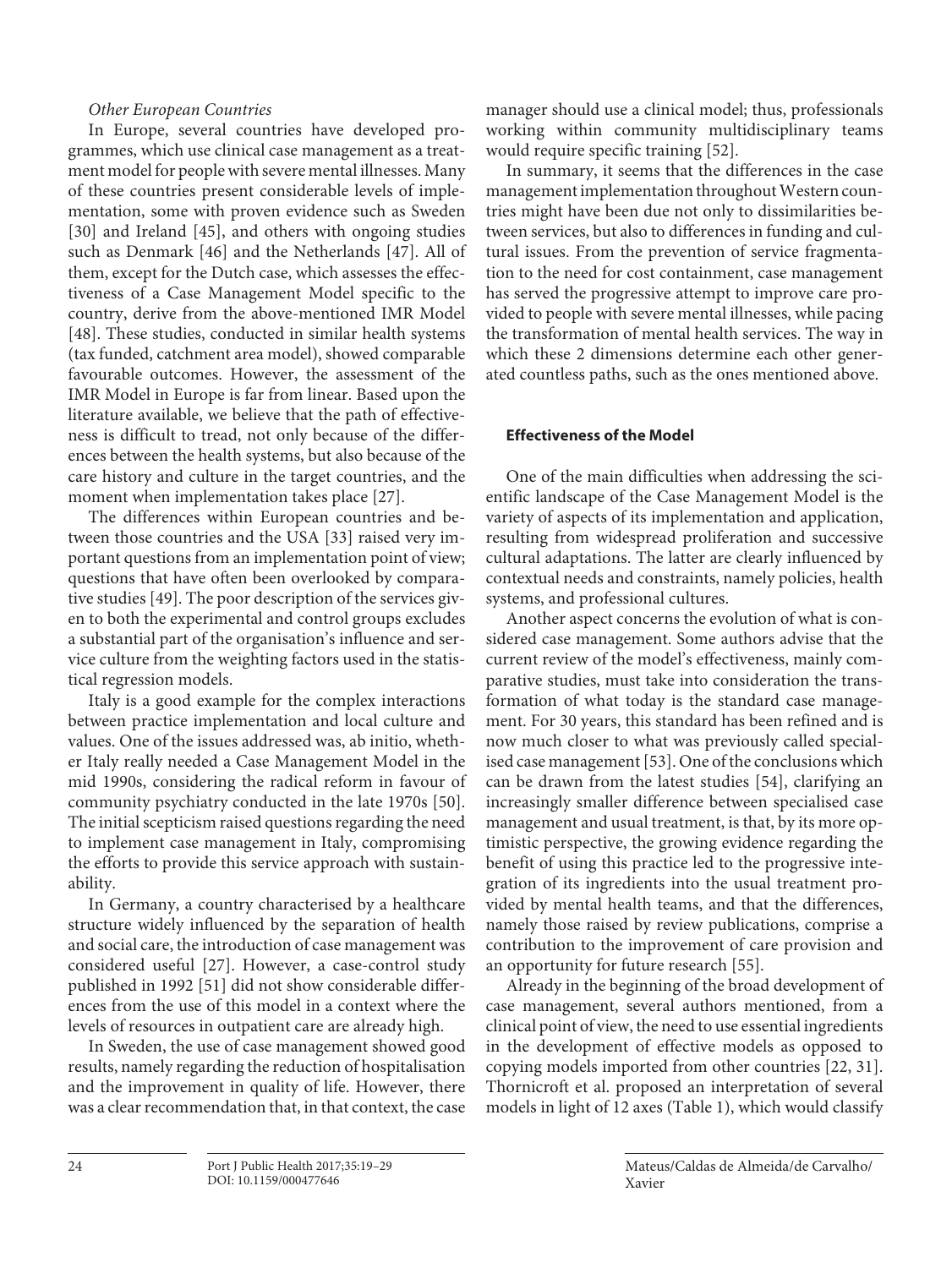**Table 1.** Definition of case management in practice [31]

- Individual/team
- Direct care/brokerage
- • Intensity of interventions
- • Level of budgetary autonomy
- Health service/social service
- Case manager status
- Case manager specialisation
- Patient-to-case-manager ratio
- Level of patient participation Contact location
- Level of intervention
- Target population
- this practice into several categories [31]. Conversely, Bond et al. [22] proposed the identification of fundamental ingredients to guarantee effectiveness, which resulted in an improvement of the care derived from the most assertive case management model (ACT), with dozens of studies proving its effectiveness. This effectiveness would be felt in the decrease in hospitalisation days, increase in accommodation stability, and improvement in symptoms and quality of life, with special success in patient's involvement in the treatment. However, these ingredients have demanding requirements in terms of service operation, including multidisciplinary teams, service integration, low patient-to-therapist ratio, contact location in the community, focus on everyday problems, rapid access with an assertive spirit, individualised services, and absence of time limit for follow-up [22]. This practice showed benefits for people with severe mental illnesses [7, 39] in the above-mentioned areas since its implementation.

In this context, it is relevant to highlight 2 important reviews. Kim Mueser et al. [9] reviewed 75 studies related to case management implementation using several methodological designs (pre-post, quasi-experimental, and randomised controlled). The model showed effectiveness in the following dimensions: accommodation stability, hospitalisation time, symptom severity, and substance abuse. Additionally, a result analysis was proposed for more subjective aspects such as social integration and quality of life [9]. The review [9] showed consistent results in the decrease in hospitalisation time and in naturally associated aspects such as accommodation stability and autonomy, found in 75% of the controlled studies. Other important findings included an improvement in symptoms, with a significant decrease in severity in 50% of the studies included in the review. The results related

to compliance with medication were inconclusive, probably due to the reduced number of studies at the time. There was no consistent benefit for social integration and vocational success. Regarding the above-mentioned subjective aspects, case management had a moderate effect on the increase in both quality of life and level of service satisfaction of patients and their relatives [9].

In a meta-analysis of 20 years of case management practice, which included 44 controlled trials, Ziguras and Stuart [11] presented results similar to those of the 1998 review, showing that this model had clear advantages in comparison with the usual treatment. Additional results revealed a decrease in family burden and cost of care. It was also possible to show an improvement in social functioning and a decrease in the rates of treatment abandonment. The results of this study were equally important to clarify one of the conclusions of the review made for *Cochrane Collaboration* by Marshall and Lockwood [56], regarding the apparently negative fact that case management increased hospital admissions. Despite the confirmation of this result through the meta-analysis, it was shown that hospitalisation was shorter; thus, the total number of hospitalisation days was lower. The 2 Cochrane reviews [56, 57], meanwhile removed from the database, and the results of 2 large studies on case management in England (UK700 and PRiSM), confirmed the divergence between the clinical model and the brokerage model, and the relative permissiveness in the association of the two, namely regarding effectiveness [49, 58]. The first [59] compared ICM with usual treatment, and the second [60] compared 2 models of mental health services organisation. In the absence of a randomised controlled trial which studied the ACT clinical Case Management Model, the previous conclusions determined the association of clinical case management with CPA, and the different path followed by the UK in the use of this model, as previously described.

The different ways case management has been implemented throughout the Western countries, leading sometimes to contradictory results, highlight the need to develop adequate methods of assessment.

#### **Case Management in Portugal – First Steps**

The implementation of case management in Portugal might be chronologically divided into 2 phases: the first phase is directly related to a non-systematic development of the model in some Lisbon mental health services; the second, initiated in 2008, is related to the governmental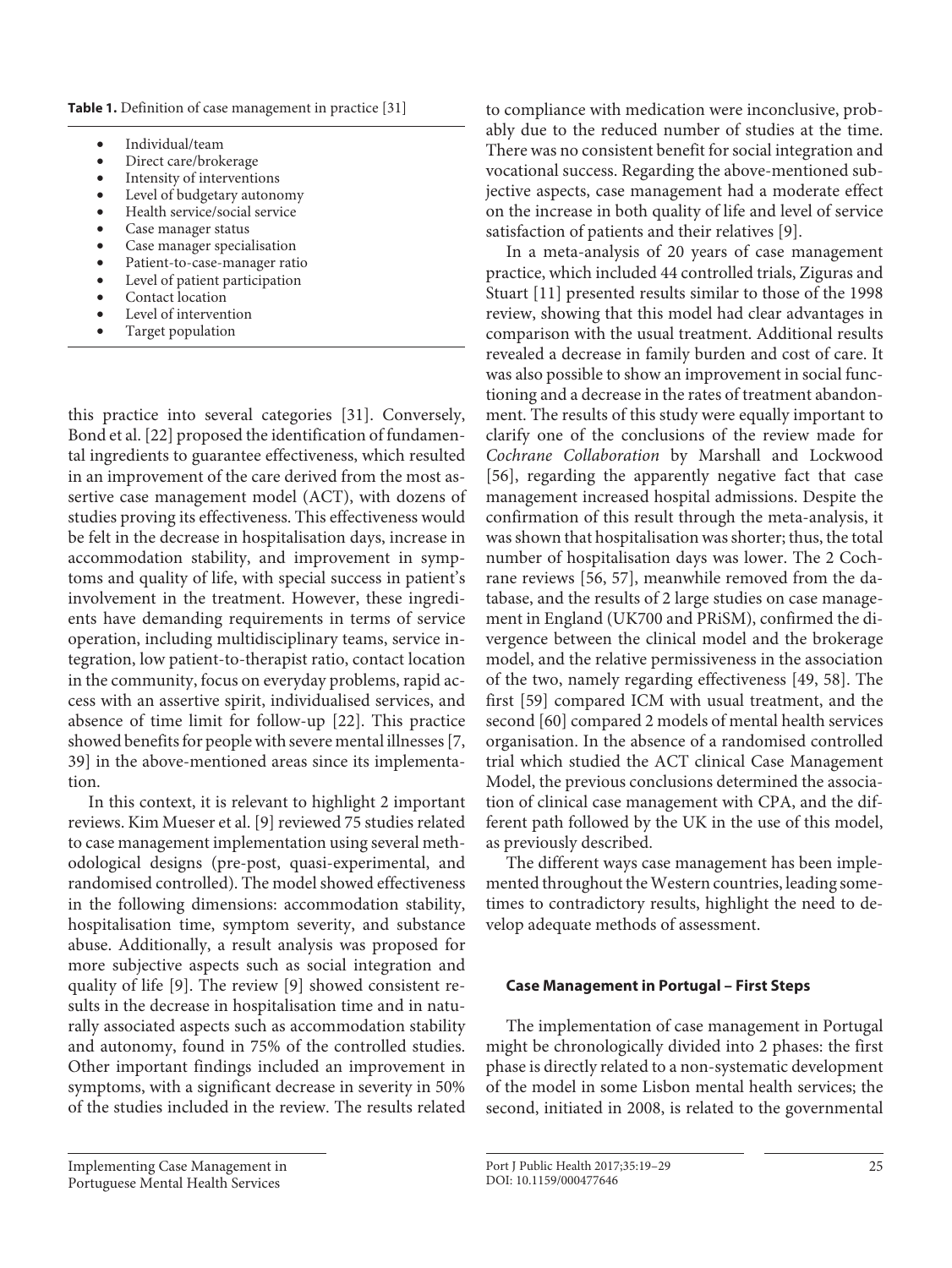decision of implementing case management in all public mental health services following a structured program, under the auspices of the NMHP.

Theoretically, the Portuguese mental health system meets all of the requirements needed to implement a Case Management Model in the public psychiatric services, given that: (i) there is a national health service funded by taxes, with national coverage, regional management, and primary and secondary healthcare networks organised in local services; and (ii) there are also mental health teams in general hospitals, which, in the beginning of 2000, started to implement pilot programmes using some components of case management models.

The most systematic approach to case management in Portugal began with a group of professionals interested in the Early Intervention in Psychosis programmes [61], namely through the International Early Psychosis Association (IEPA) [62]. IEPA was internationally launched at the 2nd International Early Psychosis Conference, in New York, in 2002, after a kick-off meeting in Melbourne in 2000, promoted by the Early Prevention Psychosis Intervention Centre (EPPIC).

Following the initiative of the Portuguese members of IEPA, including one of the authors (P.M.), contacts were made to hold a workshop in Lisbon debating early intervention and the use of case management models for people with severe mental illnesses. This workshop took place in March 2002, with the participation of experts involved in case management implementation processes around the world (Jane Edwards in Australia, Paddy Power in the UK, and Paul Amminger in Austria), mental health professionals, researchers, and directors of Portuguese mental health services.

This meeting brought together a group of Portuguese professionals from several mental health services who joined efforts to create the Espiral – Psychosis Study Group, representing the will to implement an early intervention in psychosis approach with a case management model, aiming:

- • to train case managers,
- to promote the spread of this model in Portugal,
- and to participate in research conducted by EPPIC (randomised controlled trials).

This group had the advantage to include professionals from 6 public hospitals (Miguel Bombarda, São Francisco Xavier, Santa Maria, Júlio de Matos, Santarém, and Fernando da Fonseca) and also researchers from both Lisbon medical schools. Created in 2003, Espiral set the definitions of the Portuguese wording for the concepts of a case management model (in Portuguese, *Modelo de Gestão de Cuidados)* and a case manager (in Portuguese, *Terapeuta de Referência*). The case management model implemented in the Portuguese public mental health services was influenced by the evidence-based clinical Case Management Model [11, 22, 38, 63]. Under this model, the case manager is a full member of the multidisciplinary clinical team, responsible for the implementation of an individual care plan [63].

To start the programme in Portugal, 2 therapists were trained at EPPIC in Melbourne, who afterwards participated in the joint training of a group of professionals from several hospitals in the region of Lisbon, along with the participation of staff members from the Australian research centre. This group of professionals would later participate in a randomised controlled trial (Euphrosia), promoting the use of this model at several scientific meetings and presenting the first results in 2008 [64]. In 2008, several hospitals in the Lisbon area had already implemented case management in their practices (Miguel Bombarda, Fernando da Fonseca, São Francisco Xavier, and Santa Maria). In the Hospital de Santa Maria, the professionals, who would kick off the development of rehabilitation units, were trained as case managers promoted by the National Coordination for Mental Health and were involved in the subsequent training for trainers in 2009 and 2010.

Case management has been included as a goal of the NMHP [16]. The development of this model is connected to 2 important moments, which legitimate its use. The first moment was the National Meeting on Community Mental Health Teams promoted by the Portuguese Ministry of Health in 2009, where the discussion involving the representatives of public and private services led to the publication of a consensus document on: (1) setting up community mental health teams, (2) individual and shared skills of each professional area, and (3) the definition of a case manager's role, according with the following recommendations [65]:

The Case Manager (CM) must

(a) Be the interface between community mental health teams, the patient and family/friends.

(b) Centralise information (always compiled in a single clinical file).

(c) Design, along with patients and, whenever possible, the family, a care plan, which is presented in team meetings.

(d) Monitor the patients' care path and evolution over time.

(e) Identify, at each moment, problems and needs.

(f) Refer patients, in team meetings, to professionals whose specific skills better suit an intervention which meets the problems and/or needs identified.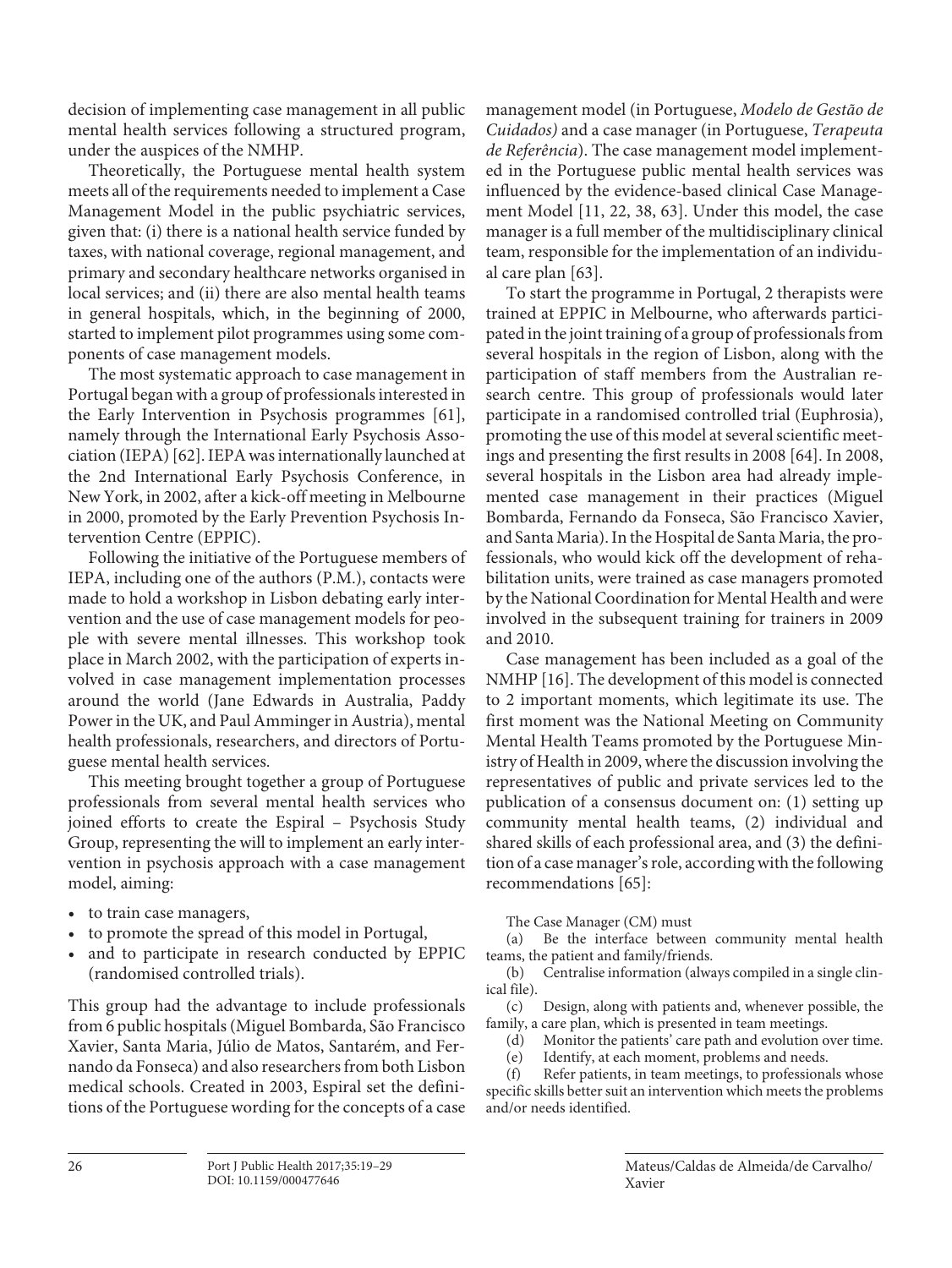(g) Any of the Team's professionals may be the CM. To perform CM duties, it is indispensable to have prior training and skills, which allow the professional to recognise the most important psychopathologies in terms of severe mental illnesses.

The second moment was the preparation of the Case Manager's National Training Programme, as part of the NMHP. The results of the implementation effectiveness of this programme are to be presented in another paper.

#### **Discussion**

Case management is a model developed and implemented mostly in English-speaking countries, which led to structural changes in mental health services, with a significant positive impact on people with severe mental illnesses and their families. During the last decades, this model developed along different paths (in different countries), regarding both conceptual and evaluative dimensions. Recent assessment issues on previously ignored areas, such as patient's perceptions about the illness, employment, and contact with families, have had a strong impact on the transformation of the original model. These changes turned what was known as standard care into standard case management, and what was known as standard case management into ACT. Moreover, it displaced the scientific challenge from treatment effectiveness to implementation effectiveness, as shown in the examples below.

- − In Australia, the "facsimile" implementation of the American model, brought about by one of the original researchers (Test), led to similar implementation and clinical results.
- − In the UK, the two-stage implementation process (brokerage followed by a clinical model), generated 2 completely different components of care that converged progressively through the years and today work coordinated.
- − In the USA, after a long history of success in the use of the clinical model, new challenges required a different approach. In order to overcome these, the IMR Model attempted to address not only clinical effectiveness, but also the problems regarding implementation. Given these reasons, it was developed within the scope of a National Implementing Evidence-Based Practices Programme [48].
- In Portugal, the first steps of case management began with the implementation of isolated programmes for early psychosis, and only recently the first publications on the use of this model in Portugal began to emerge

[16]. Several models were then identified and considered as good candidates to consolidate case management in Portugal: albeit positive strengths from every model, this analysis led us to choose the IMR Model as the one to be implemented in Portugal, under the auspices of the National Coordination for Mental Health (Ministry of Health).

#### **Conclusions**

From a review of the literature, we can conclude that several dimensions contributed to the way case management was implemented in different countries and impacted different systems of care, and we learned important lessons for the implementation in Portugal. These include the influence from public and private health systems, the use of clinical or brokerage models, and the need to have the support from mental health policies and programmes, namely under a public health perspective. The IMR Model was chosen due to not only its proven effectiveness but also because it considers, in a systematic way, the challenges associated with local adaptation and implementation. This inception process, including the local adaptation methodology and the implementation plan, was developed through a National Case Management Training Programme, and will be described in detail, along with the implementation results, in another paper of this series.

- **References** 1 World Health Organization: The Global Burden of Disease: 2004 Update. Geneva, WHO, 2008.
	- 2 Whiteford HA, Degenhardt L, Rehm J, et al: Global burden of disease attributable to mental and substance use disorders: findings from the Global Burden of Disease Study 2010. Lancet 2013;382:1575–1586.
	- 3 Balak N, Elmaci I: Costs of disorders of the brain in Europe. Eur J Neurol 2007;14:e9.
	- 4 WHO Europe: Mental Health Declaration for Europe. Geneva, WHO, 2005.
	- 5 European Commission: Green Paper: Improving the Mental Health of the Population: Towards a Strategy on Mental Health for the European Union. Brussels, EC, 2005.
	- 6 Chisholm D, Sweeny K, Sheehan P, et al: Scaling-up treatment of depression and anxiety: a global return on investment analysis. Lancet Psychiatry 2016;3:415–424.
	- 7 Stein LI, Test MA: Alternative to mental hospital treatment: I. Conceptual model, treatment program, and clinical evaluation. Arch Gen Psychiatry 1980;31;37:392–397.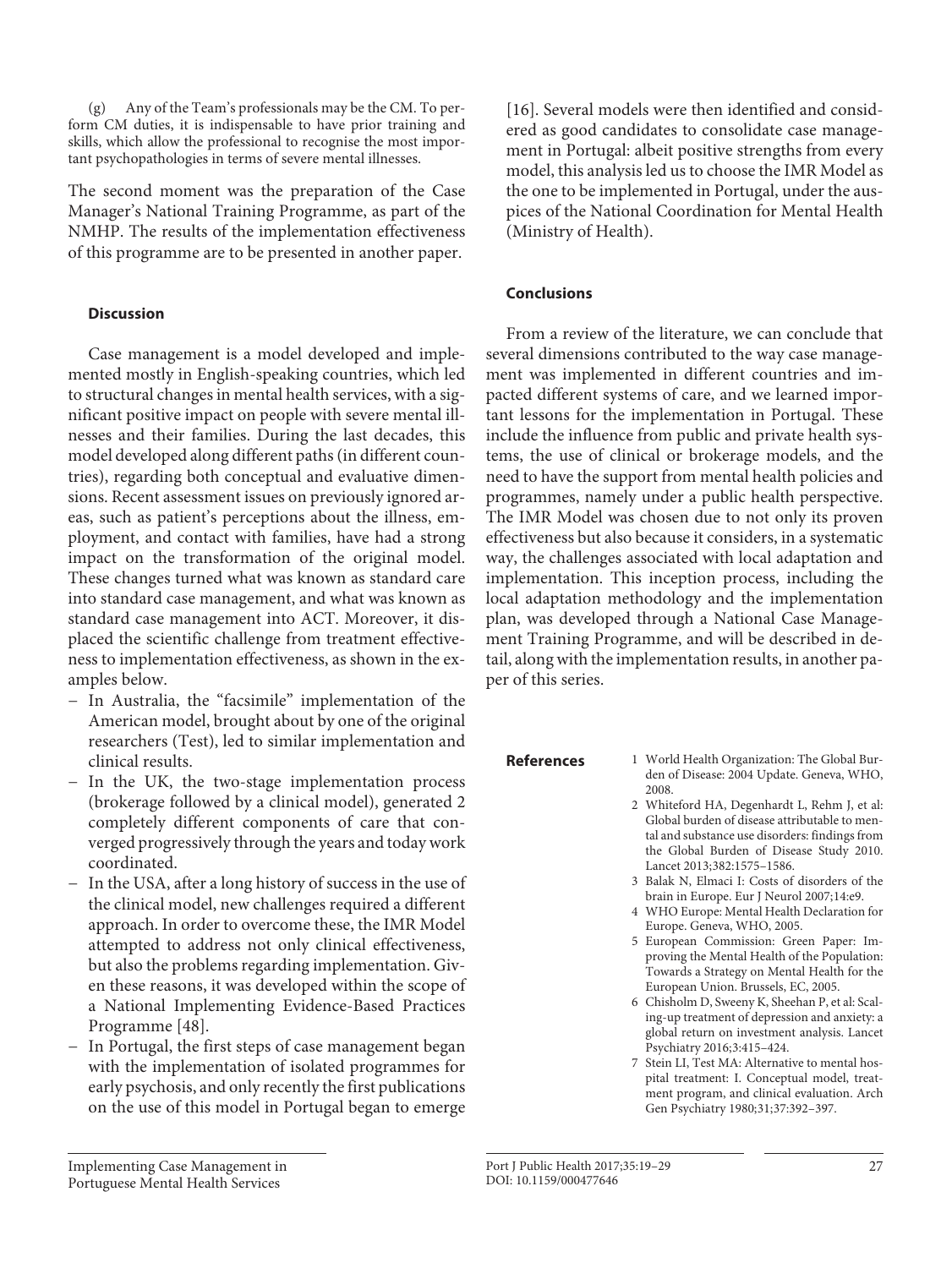- 8 Dixon L: Assertive community treatment: twenty-five years of gold. Psychiatr Serv 2000; 51:759–765.
- 9 Mueser K, Bond G, Drake R, Resnick SG: Models of community care for severe mental illness: a review of research on case management. Schizophr Bull 1998;24:37–74.
- 10 Mueser K, Corrigan PW, Hilton DW, et al: Illness management and recovery: a review of the research. Psychiatr Serv 2002;53:1272– 1284
- 11 Ziguras S, Stuart G: A meta-analysis of the effectiveness of mental health case management over 20 years. Psychiatr Serv 2000;51:1410– 1421.
- 12 Burns T, Catty J, Dash M, Roberts C, Lockwood A, Marshall M: Use of intensive case management to reduce time in hospital in people with severe mental illness: systematic review and meta-regression. BMJ 2007;335: 336–336.
- 13 McAnally PL, Linz MH, Wieck C; Case Management: Historical Current & Future Perspectives. Cambridge, Brookline Books, 1989.
- 14 Caldas de Almeida J, Leuchner A, Duarte H, et al: Proposta de plano de acção para a restruturação e desenvolvimento dos serviços de saúde mental em Portugal. Lisbon, Mental CNPAS, Ministério da Saúde, 2007.
- 15 Ministério da Saúde: Plano Nacional de Saúde Mental 2007–2016: resumo executivo. Lisbon, Ministério da Saúde, 2008.
- 16 Mateus P, Xavier M, Caldas de Almeida J: Implementing a national case-management training program in Portugal. Eur Psychiatry 2011;26(suppl 1):555.
- 17 Rice RM: A cautionary view of allied services delivery. Soc Casework 1977;58:229–235.
- 18 Richardson E: Interdepartmental Memorandum: Services Integration in Hew: An Initial Report. Washington, Welfare DOHEA, 1977.
- 19 Intagliata JJ: Improving the quality of community care for the chronically mentally disabled: the role of case management. Schizophr Bull 1982;8:655–674.
- 20 Simpson A, Miller C, Bowers L: Case management models and the care programme approach: how to make the CPA effective and credible. J Psychiatr Ment Health Nurs 2003; 10:472–483.
- 21 Burns TT, Creed FF, Fahy TT, Thompson SS, Tyrer PP, White II: Intensive versus standard case management for severe psychotic illness: a randomised trial. Lancet 1999;353:2185– 2189.
- 22 Bond G, Drake R, Mueser K, Latimer E: Assertive community treatment for people with severe mental illness: critical ingredients and impact on patients. Dis Manag Health Out 2001;9:141–159.
- 23 Hogan MF: New Freedom Commission Report: The President's New Freedom Commission: recommendations to transform mental health care in America. Psychiatr Serv 2003; 54:1467–1474.
- 24 Anthony WA: Recovery from mental illness: the guiding vision of the mental health service system in the 1990s. Psychosoc Rehabil J 1993;16:11–23.
- 25 Lehman AF, Steinwachs DM: Patterns of usual care for schizophrenia: initial results from the Schizophrenia Patient Outcomes Research Team (PORT) Client Survey. Schizophr Bull 1998;24:11–20; discussion 20–32.
- 26 Drake RE, Bond GR, Essock SM: Implementing evidence-based practices for people with schizophrenia. Schizophr Bull 2009;35:704– 713.
- 27 Burns T, Fioritti A, Holloway F, Malm U, Rössler W: Case management and assertive community treatment in Europe. Psychiatr Serv 2001;52:631–636.
- 28 Hasson-Ohayon I, Roe D, Kravetz S: A randomized controlled trial of the effectiveness of the illness management and recovery program. Psychiatr Serv 2007;58:1461–1466.
- 29 Levitt AJ, Mueser K, Degenova J, et al: Randomized controlled trial of illness management and recovery in multiple-unit supportive housing. Psychiatr Serv 2009;60:1629– 1636.
- 30 Fardig R, Lewander T, Melin L, Folke F, Fredriksson A: A randomized controlled trial of the illness management and recovery program for persons with schizophrenia. Psychiatr Serv 2011;62:606–612.
- 31 Thornicroft G, Ward P, James S: Countdown to Community Care: care management and mental health. BMJ 1993;306:768–771.
- 32 Langan M: Community care in the 1990s: the community care White Paper: "Caring for People." Crit Soc Pol 1990;10:58–70.
- 33 Holloway F, Oliver N, Collins E, Carson J: Case management: a critical review of the outcome literature. Eur Psychiatry 1995;10:113– 128.
- 34 Wolfe J, Gournay K, Norman S, Ramnoruth D: Care programme approach: evaluation of its implementation in an inner London service. Clin Eff Nurs 1997;1:85–90.
- 35 Marlowe MJ, White C, White KJ: Mental health needs of populations and the burden of secondary care: an audit of patients assessed under the Care Programme Approach in South East Kent. J Mental Health 1999;8:533– 538.
- 36 UK National Health Service: National Service Framework for Mental Health: Modern Standards and Service Models. London, NHS, 1999.
- 37 Hoult J, Rosen A, Reynolds I: Community orientated treatment compared to psychiatric hospital orientated treatment. Soc Sci Med 1984;18:1005–1010.
- 38 Rosen A, Teesson M: Does case management work? The evidence and the abuse of evidence-based medicine. Aust NZ J Psychiatry 2001;35:731–746.
- 39 Hoult J, Reynolds I, Charbonneau-Powis M, Weekes P, Briggs J: Psychiatric hospital versus community treatment: the results of a randomised trial. Aust NZ J Psychiatry 1983;17: 160–167.
- 40 Issakidis C, Sanderson K, Teesson M, Johnston S, Buhrich N: Intensive case management in Australia: a randomized controlled trial. Acta Psychiatr Scand 1999;99:360–367.
- 41 Deci PA: Dissemination of assertive community treatment programs. Psychiatr Serv 1995; 46:676–678.
- 42 Early Psychosis Prevention & Intervention Centre: Case Management in Early Psychosis: A Handbook. Parkville, EPPIC, 2001.
- 43 Bertolote J, McGorry P: Early intervention and recovery for young people with early psychosis: consensus statement. Br J Psychiatry Suppl 2005;187:s116–s119.
- 44 Hambridge JA, Rosen A: Assertive community treatment for the seriously mentally ill in suburban Sydney: a programme description and evaluation. Aust NZ J Psychiatry 1994; 28:438–445.
- 45 O'Brien S, McFarland J, Kealy B, et al: A randomized-controlled trial of intensive case management emphasizing the recovery model among patients with severe and enduring mental illness. Ir J Med Sci 2012;181:301–308.
- 46 Dalum HS, Korsbek L, Mikkelsen JH, et al: Illness management and recovery (IMR) in Danish community mental health centres. Trials 2011;12:195.
- 47 Wynia K, Annema C, Nissen H, De Keyser J, Middel B: Design of a randomised controlled trial (RCT) on the effectiveness of a Dutch patient advocacy case management intervention among severely disabled multiple sclerosis patients. BMC Health Serv Res 2010;10:142.
- 48 Mueser K: The Illness Management and Recovery program: rationale, development, and preliminary findings. Schizophr Bull 2006; 32(suppl 1):S32–S43.
- 49 Burns T: Case management: two nations still divided. Psychiatr Serv 1996;47:793–793.
- 50 Fioritti AA, Lo Russo LL, Melega VV: Reform said or done? The case of Emilia-Romagna within the Italian psychiatric context. Am J Psychiatry 1997;154:94–98.
- 51 Rössler W, Löffler W, Fätkenheuer B, Riecher-Rössler A: Does case management reduce the rehospitalization rate? Acta Psychiatr Scand 1992;86:445–449.
- 52 Aberg-Wistedt AA, Cressell TT, Lidberg YY, Liljenberg BB, Osby UU: Two-year outcome of team-based intensive case management for patients with schizophrenia. Psychiatr Serv 1995;46:1263–1266.
- 53 Smith L, Newton R: Systematic review of case management. Aust NZ J Psychiatry 2007; 41:2–9.
- 54 Essock SM, Mueser K, Drake R, et al: Comparison of ACT and standard case management for delivering integrated treatment for co-occurring disorders. Psychiatr Serv 2006; 57:185–196.